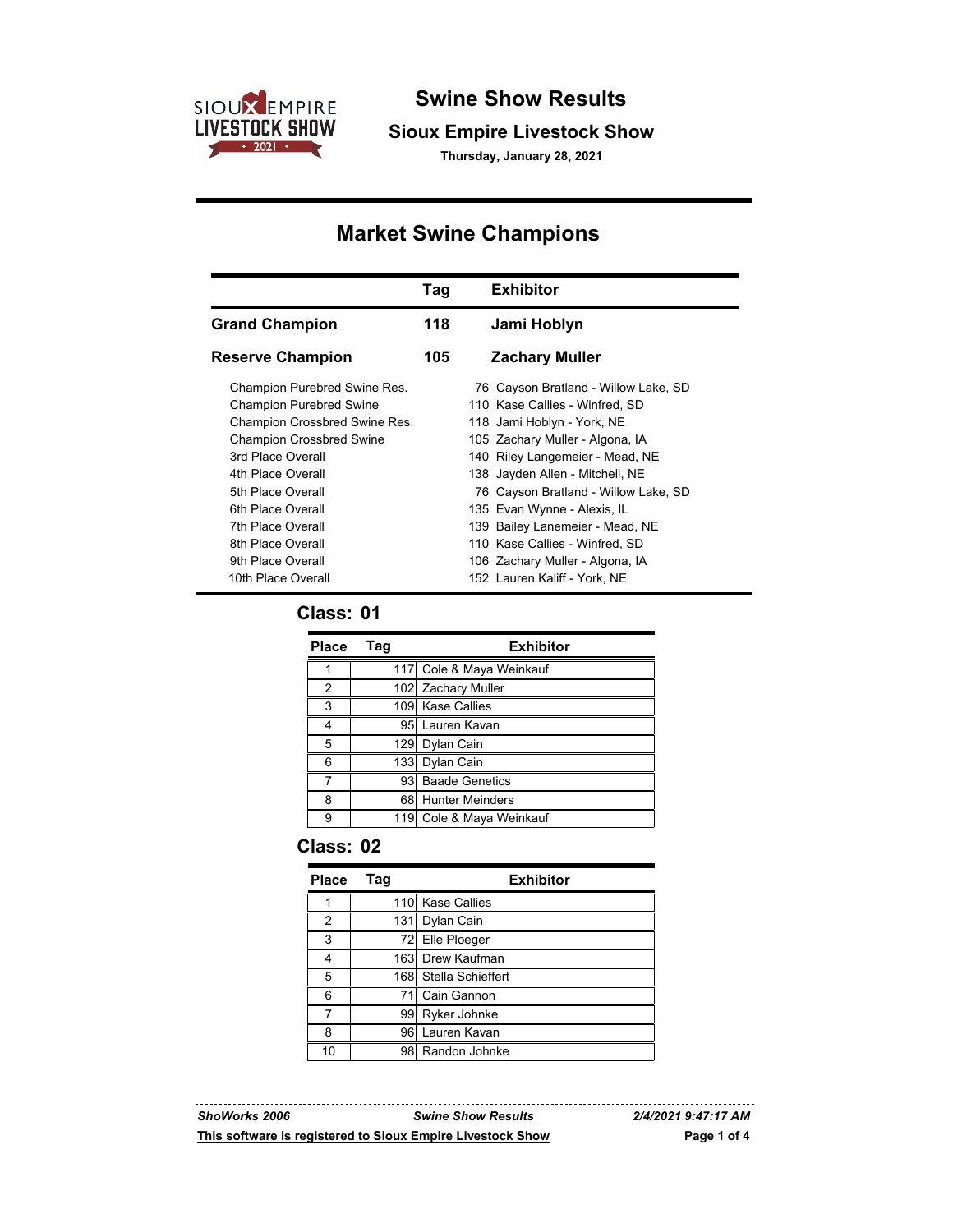## **Class: 03**

| Place | Tag | <b>Exhibitor</b>   |
|-------|-----|--------------------|
|       |     | 76 Cayson Bratland |
| 2     |     | 165 Drew Kaufman   |
| 3     |     | 126 C-A-B Showteam |
| 4     |     | 84 CeCe Berggren   |
| 5     |     | 128 C-A-B Showteam |
| 6     |     | 83 CeCe Berggren   |
|       |     | 167 Alana Olsen    |
| 8     |     | 112 jonathan moe   |
| 9     |     | 155 Aspen Jagers   |

#### **Class: 04**

| <b>Place</b> | Tag | <b>Exhibitor</b>  |
|--------------|-----|-------------------|
|              |     | 134 Evan Wynne    |
| 2            |     | 97 Lauren Kavan   |
| 3            |     | 86 Jack Berggren  |
|              |     | 113 jonathan moe  |
| 5            |     | 154 Aspen Jagers  |
| 6            |     | 147 Brooke Deemer |
|              |     | 65 Madison Krause |
| 8            |     | 143 Maggie White  |

#### **Class: 05**

| Place | Taq | <b>Exhibitor</b>    |
|-------|-----|---------------------|
|       |     | 116 Jami Hoblyn     |
| 2     |     | 66 Madison Krause   |
| 3     | 85  | Jack Berggren       |
|       | 81  | Caden Kowalski      |
| 5     |     | 146 Maggie White    |
| 6     |     | 73 Tayton Lucas     |
|       | 70  | <b>Wyatt Nelson</b> |
| 8     |     | 156 Megan Schonig   |

## **Class: 06**

| <b>Place</b> | Tag | <b>Exhibitor</b>       |
|--------------|-----|------------------------|
|              |     | 77 Rhett Rosenbaum     |
| 2            |     | 145 Maggie White       |
| 3            |     | 149 Emrrie Chamberlain |
|              |     | 162 Ethan Pedersen     |
| 5            |     | 79 Rhett Rosenbaum     |
| 6            | 144 | Maggie White           |
|              |     | 67 Charli Gjemse       |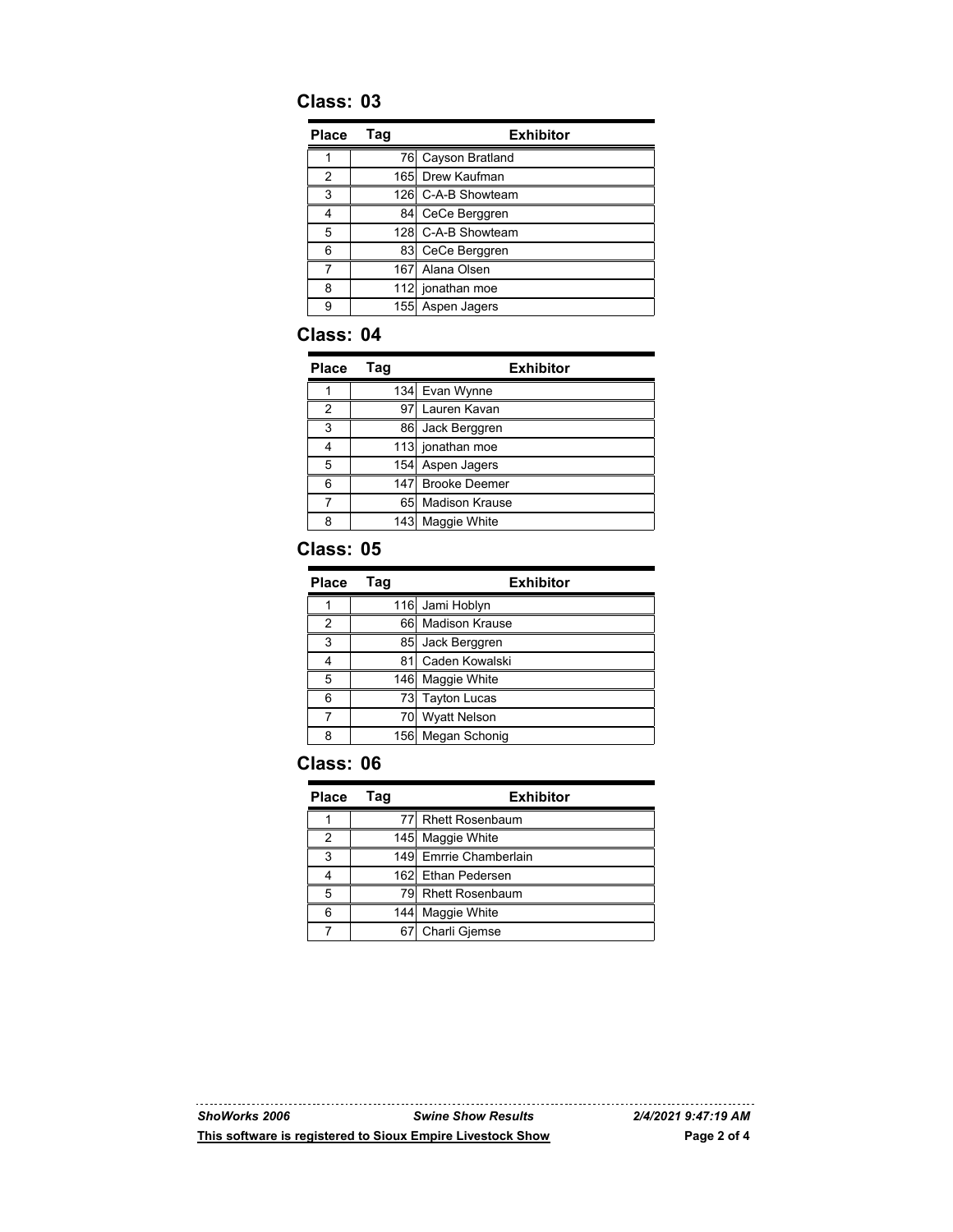## **Class: 07**

| Place         | Tag             | <b>Exhibitor</b>      |
|---------------|-----------------|-----------------------|
|               |                 | 135 Evan Wynne        |
| $\mathcal{P}$ |                 | 150 Dylan Cain        |
| 3             |                 | 166 Alex Nielsen      |
|               |                 | 103 Zachary Muller    |
| 5             |                 | 122 Dalton Spear      |
| հ             |                 | 148 Kace Chamberlain  |
|               | 94 <sup>1</sup> | <b>Baade Genetics</b> |
| ጸ             |                 | 159 Trevor Dieren     |

## **Class: 08**

| <b>Place</b> | Tag | <b>Exhibitor</b>         |
|--------------|-----|--------------------------|
|              |     | 152 Lauren Kaliff        |
| 2            |     | 88 Kendi Miigerl         |
| 3            | 751 | Caleb Bratland           |
| Δ            | 80  | Caden Kowalski           |
| 5            |     | 111 jonathan moe         |
| 6            |     | 136 Abby Beaty           |
|              | 160 | <b>Lindsey Galbreath</b> |
| 8            | 91  | <b>Brock Nissen</b>      |
| 9            | 691 | <b>Hunter Meinders</b>   |

#### **Class: 09**

| <b>Place</b> | Tag | <b>Exhibitor</b>   |
|--------------|-----|--------------------|
|              |     | 138 Jayden Allen   |
| 2            |     | 132 Evan Wynne     |
| 3            |     | 104 Zachary Muller |
|              |     | 164 Drew Kaufman   |
| 5            |     | 74 Tayton Lucas    |
| 6            |     | 92 Brock Nissen    |
|              |     | 158 Trevor Dieren  |

#### **Class: 10**

| <b>Place</b> | Tag  | <b>Exhibitor</b>       |
|--------------|------|------------------------|
|              |      | 118 Jami Hoblyn        |
| 2            |      | 105 Zachary Muller     |
| 3            |      | 89 Kendi Miigerl       |
|              |      | 90 Brock Nissen        |
| 5            |      | 127 C-A-B Showteam     |
| 6            | 1211 | Dalton Spear           |
|              |      | 100 jonathan moe       |
| ጸ            | 1411 | <b>BlakeLee Bohlke</b> |